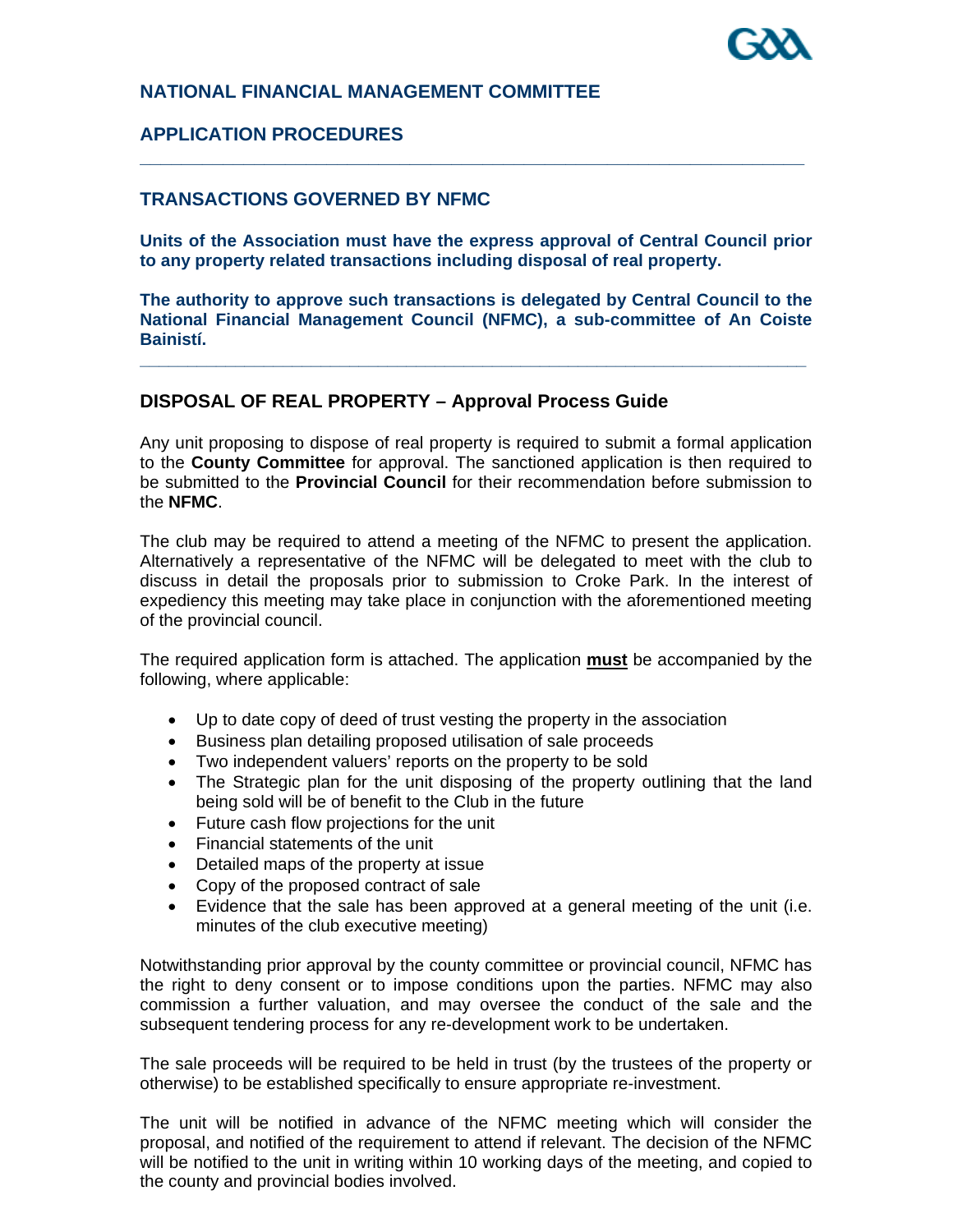

# *APPROVAL FORM CASE REFERENCE DISPOSAL OF PROPERTY*

**Page 1 of 2**

*CLUB/COUNTY DETAILS*

| <b>1 CLUB/COUNTY NAME:</b>  |  |
|-----------------------------|--|
| 2 ADDRESS:                  |  |
|                             |  |
| <b>3 SECRETARY'S NAME:</b>  |  |
| <b>SECRETARY'S ADDRESS:</b> |  |
|                             |  |
|                             |  |
| <b>CONTACT NUMBER:</b>      |  |

## *PROPERTY DETAILS*

| 4 AREA (ACRES):                   |                                                                                                                 |  |
|-----------------------------------|-----------------------------------------------------------------------------------------------------------------|--|
| 5 ADDRESS:                        |                                                                                                                 |  |
|                                   |                                                                                                                 |  |
| <b>6 CURRENT USE:</b>             | the contract of the contract of the contract of the contract of the contract of the contract of the contract of |  |
|                                   |                                                                                                                 |  |
| <b>7 CURRENT ZONING:</b>          |                                                                                                                 |  |
| <b>8 PLANNING STATUS</b>          |                                                                                                                 |  |
|                                   |                                                                                                                 |  |
| 9 VALUATION:                      |                                                                                                                 |  |
| <b>10 VALUER:</b>                 |                                                                                                                 |  |
| <b>11 SELLING AGENT:</b>          |                                                                                                                 |  |
| <b>12 PROPOSED MEANS OF SALE:</b> |                                                                                                                 |  |
| <b>13 PROPOSED PURCHASER:</b>     |                                                                                                                 |  |
| <b>14 PROPOSED USE:</b>           |                                                                                                                 |  |
|                                   |                                                                                                                 |  |
|                                   |                                                                                                                 |  |